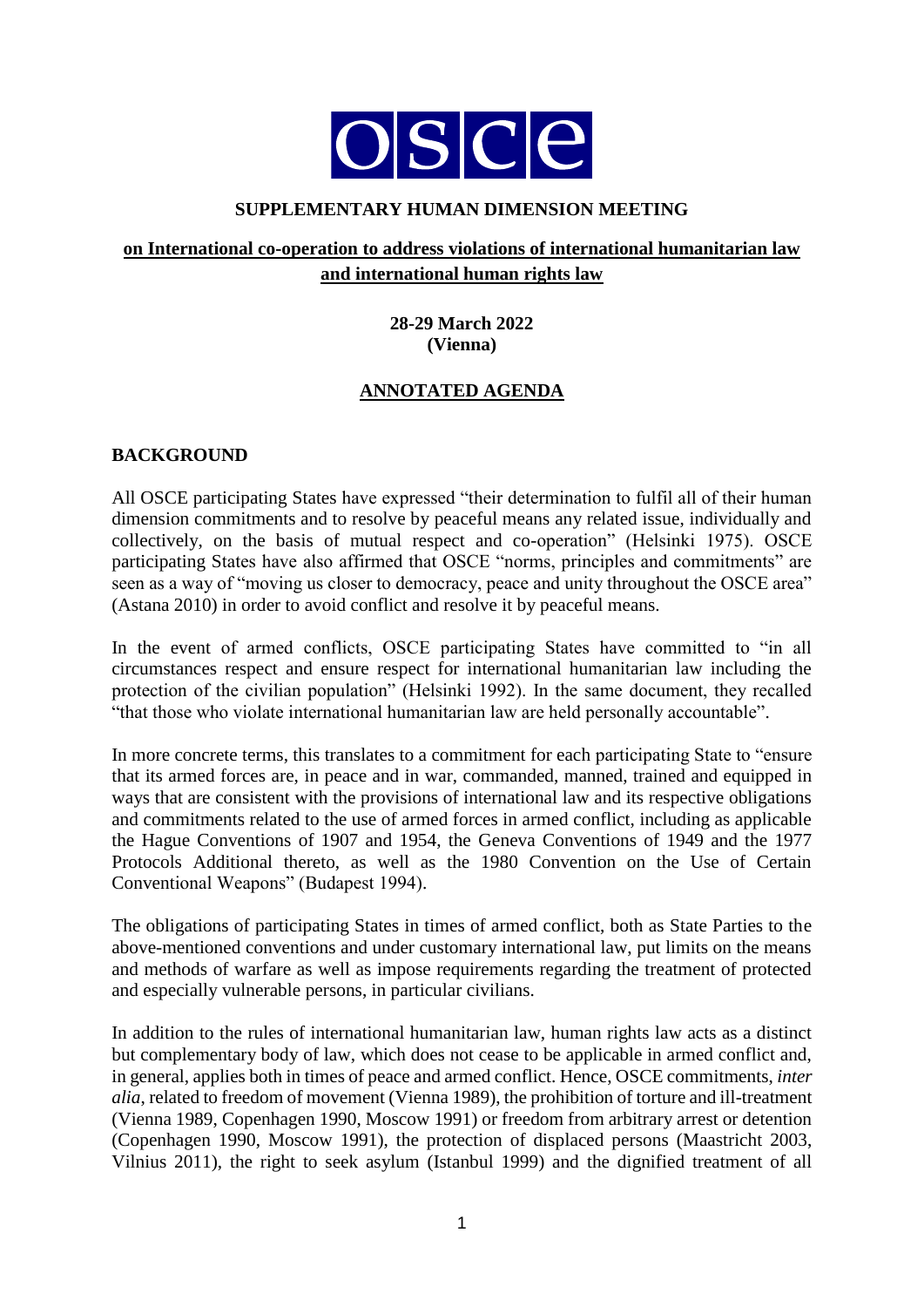individuals wanting to cross borders, in conformity with relevant international law and OSCE commitments (Ljubljana 2005) remain crucial also in the context of armed conflict.

Following Russian Federation's military attack on Ukraine, the violations of the international humanitarian law and international human rights law should be urgently discussed.

This SHDM will provide a platform for an exchange of views among OSCE participating States, OSCE institutions and executive structures, international organizations, civil society and other stakeholders on the role of international co-operation to address violations of international humanitarian law (IHL) and international human rights law (IHRL). Discussions will focus on the legal frameworks that provide rules during international armed conflict and obstacles to their implementation. Participants will explore how co-operation can facilitate the investigation and documentation of IHL and human rights violations, reflecting on good practices and challenges in this area as well as the role of human rights defenders. Tools that enable them to safely conduct their work, including in times of international armed conflict, and recommendations for states to address threats to defenders will also be discussed during the meeting.

## **Day 1**

| $13.00 - 14.00$ | <b>OPENING SESSION</b>       |
|-----------------|------------------------------|
|                 | Opening remarks              |
|                 | Introductory addresses       |
|                 | <b>Technical Information</b> |
|                 |                              |

### 14.00 – 16.00 **SESSION I: Requirements and application of international humanitarian law and international human rights law**

Protection of the civilian population is one of the primary and basic rules of international humanitarian law (IHL) stemming from 1949 Geneva Conventions and their 1977 Additional Protocols as well as customary rules. States are bound to protect the civilian population and all those no longer participating in hostilities from attack, any form of violence and acts of terror. IHL expressly prohibits attacks against civilians as "the only legitimate object which States should endeavor to accomplish during the war is to weaken the military forces of the enemy" (St. Petersburg Declaration, Preamble). Therefore, intentional direct attacks against the civilian population as such or against individual civilians not taking direct part in hostilities constitutes a war crime in international armed conflicts (Statute of the International Criminal Court, Article  $8(2)(b)(i)$ . These principles also apply in the context of urban warfare.

During the active phase of hostilities, States need to allow and facilitate rapid and unimpeded access of humanitarian relief to civilians in need, including food and medical consignments. At the same time, the safety and security of humanitarian relief personnel (the International Committee of the Red Cross, the National Societies, etc.) is an indispensable condition for the delivery of humanitarian relief to civilian population in need. Humanitarian corridors need to be created and implemented in good faith for evacuation purposes and for passage of medical and food supplies.

Provisions of IHL also provide for restrictions in the choice of weapons used. Weapons that are not directed at a specific military objective or the effects of which cannot be limited as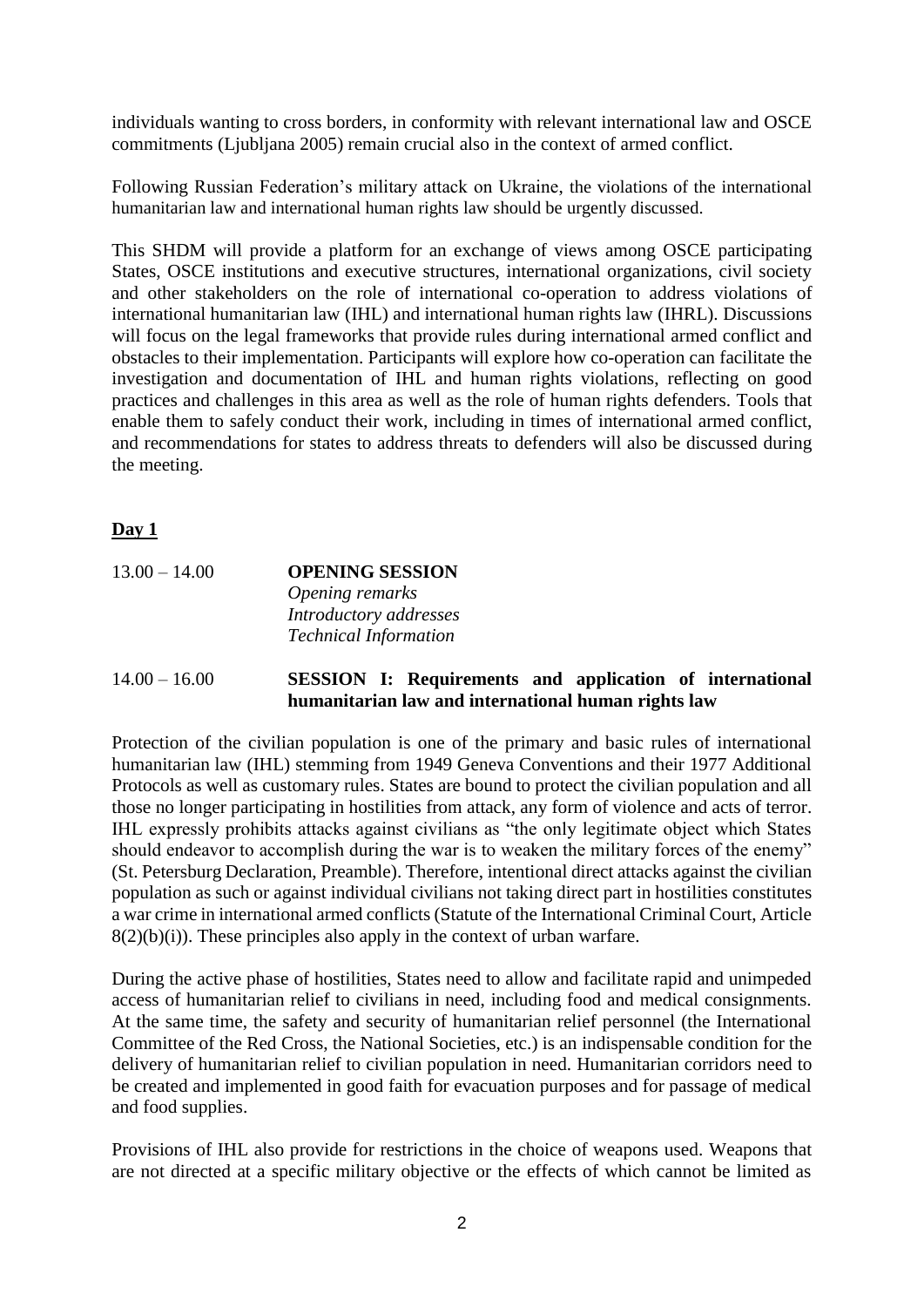required are by nature indiscriminate and shall not be employed. Moreover, the assessment of the effects of weaponry used must take into account the consequences of the actual impact, the blast and fragment effects caused by the impact. The use of weapons likely to cause civilian casualties due to their indiscriminate and uncontained nature would amount to a war crime. Additional treaties have been adopted to regulate, restrict or ban the use of certain weapons, such as the Convention on Certain Conventional Weapons or the Convention on Cluster Munitions.

The well-recognized complementary nature of IHL and international human rights law (IHRL) in situations of armed conflict accentuates the obligation of States to respect, protect as well as fulfill civil, political, economic, social and cultural rights stemming from universal and regional human rights treaties (e.g. ICCPR, ICESCR, ECHR, etc.). The prohibition of torture and inhumane treatment, the prohibition of slavery, and of arbitrary deprivation of liberty, the core of the right of adequate food and the right to health are examples of rights and freedoms that States need to observe also in an armed conflict.

The protection of vulnerable and marginalized groups such as women, children, persons with disabilities and minorities without adverse distinction or discrimination is of particular importance.

Refugees and internally displaced persons (IDPs) are amongst those particularly vulnerable as armed conflict and flight increase the risk of human rights violations. OSCE participating States have recognized the need to protect the rights of persons at risk of displacement or already affected by it during all phases of the conflict cycle. (MC Decision 3/2011) They have committed to respect the right to seek asylum (Istanbul 1999) and to promote dignified treatment of all individuals wanting to cross borders, in conformity with relevant international law and OSCE commitments (Ljubljana 2005). Those who flee their country as a result of conflicts or situations of generalized violence are entitled to protection (1951 Convention Relating to the Status of Refugees and its 1967 Protocol, art. 3 CAT, art. 6 and 7 ICCPR). The *non-refoulement principle* prohibits sending individuals back to territories where they may face torture, ill-treatment or other irreparable harm.

States are also recommended to apply the *UN Guiding Principles on Internal Displacement*, which compile and clarify the protection needs and entitlements of internally displaced persons. Displaced persons have a right to return voluntarily and in safety to their homes or places of habitual residence as soon as the reasons for their displacement cease to exist.

This session seeks to outline the legal framework that provides rules during international armed conflict and what type of violations of IHL and IHRL occur. It will also explore the protection needs of refugees and internally displaced persons. As such, this session lays the groundwork for the discussions in the following sessions.

### **Questions for discussion:**

- What can be done by the international community to reduce the risk of IHL and IHRL violations in an international armed conflict?
- What challenges arise relating to the protection of internally displaced persons and refugees?
- How can inter-governmental organizations contribute to the improvement of respect, protection and fulfilment of human rights and freedoms, including the rights of vulnerable and marginalized groups in situations of international armed conflict?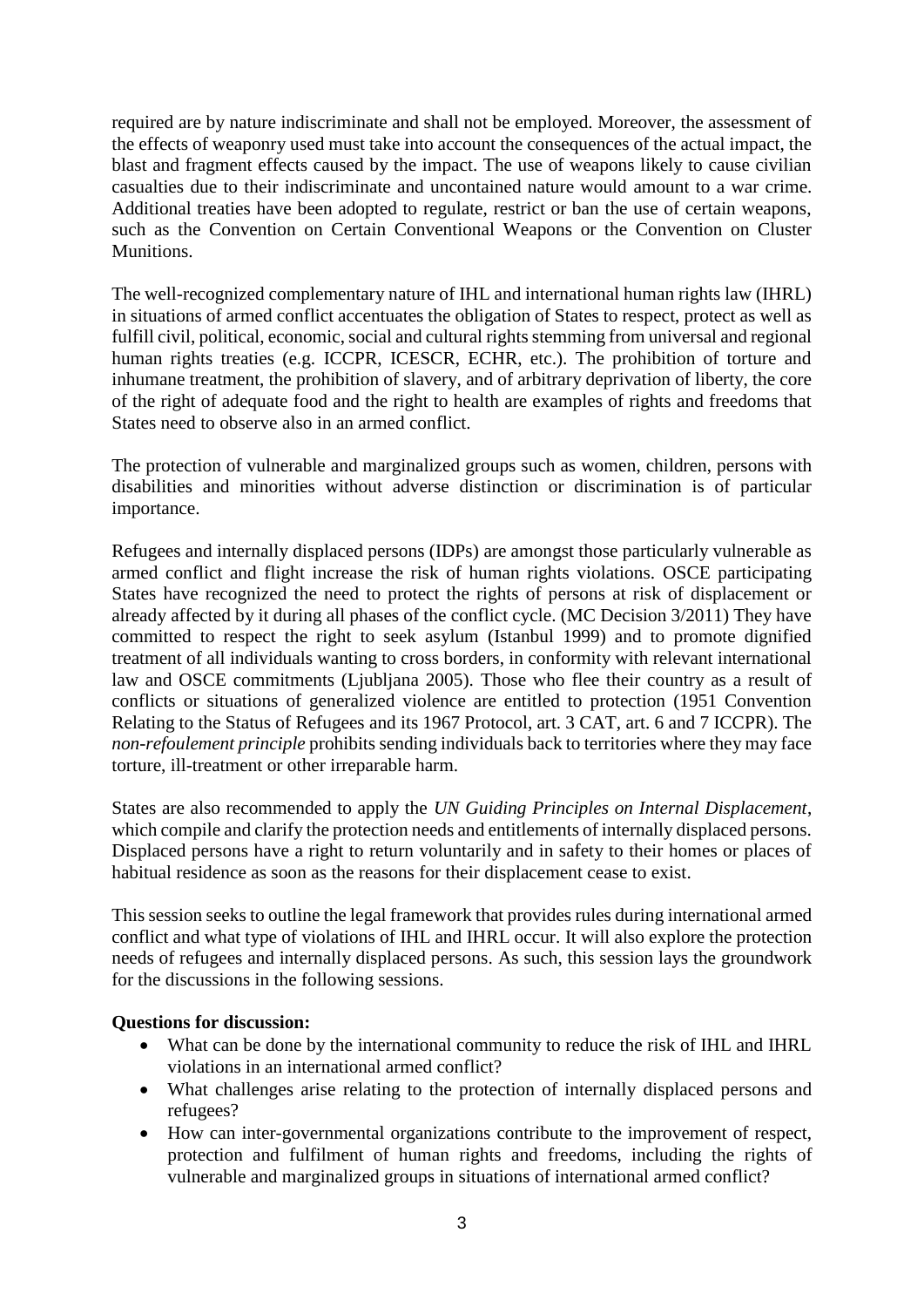## **Day 2**

## 10.30 – 12.30 **SESSION II: Investigation and documentation of international humanitarian and human rights law violations**

The investigation and documentation of alleged violations of IHL and IHRL is critical in order to ensure accountability, both relating to the responsibility of States as well as the liability of individual perpetrators. The former establishes liability of States for actions of its leadership and armed forces; whereas accountability of individual perpetrators may be established in a criminal procedure against persons who committed or ordered (command responsibility) the commission of international crimes, such as war crimes, genocide or crimes against humanity.

It is also essential to secure effective remedies for victims and to prevent the risk of recurrence. The investigation and documentation of IHL and IHRL violations also contributes to maintaining discipline within armed forces.

Under IHL, States have an obligation to investigate war crimes and, if appropriate, prosecute the suspects, as well as to prevent all violations of humanitarian law (Geneva Convention I, Art. 49, Geneva Convention II, Art. 50, Geneva Convention III, Art. 129, Geneva Convention IV, Art. 146 and Additional Protocol I, Art. 85-86). In addition, commanders have a duty to prevent and whenever necessary respond to IHL violations by initiating criminal or disciplinary measures (Additional Protocol I, Art. 87).

Human rights treaties, which complement IHL, impose on States a duty also to investigate alleged violations of human rights. Hence, the documentation and investigation of reported IHRL violations complements the investigation of IHL violations in situations of armed conflict. Any such investigation of both alleged IHL as well as IHRL violations needs to be conducted in an impartial, prompt, thorough and transparent manner in order for it to be effective and credible, with due regard to what is feasible in the active phase of hostilities.

Respective investigations imply the collection of evidence in various forms, including physical, forensic, digital and audio-video, as well as its verification and validation. Information can be collected through open source intelligence (OSINT), a term referring to information that can legally be gathered from free, public sources. Research can also involve communication with inter-governmental and local organizations on the ground as well as interviews with refugees, humanitarian workers and representatives of relevant authorities. The information collected needs to be assessed against international law, which in the context of IHL violations implies appraising the weapons used, and identifying the chain of command to determine responsibility.

States bear the primary responsibility for the identification and countering of potential violations. However, regional and international organizations have also established mechanisms of inquiry and investigation of different aspects of alleged IHL and/or IHRL violations, including Commissions of Inquiry and Panels of Experts (i.e. United Nations, European Union), the so-called Moscow Mechanism established by OSCE participating States, or the International Humanitarian Law Fact-Finding Commission established by Additional Protocol I. Such mechanisms have a central role in independent fact-finding and often are the only accountability mechanism promoting State and individual responsibility.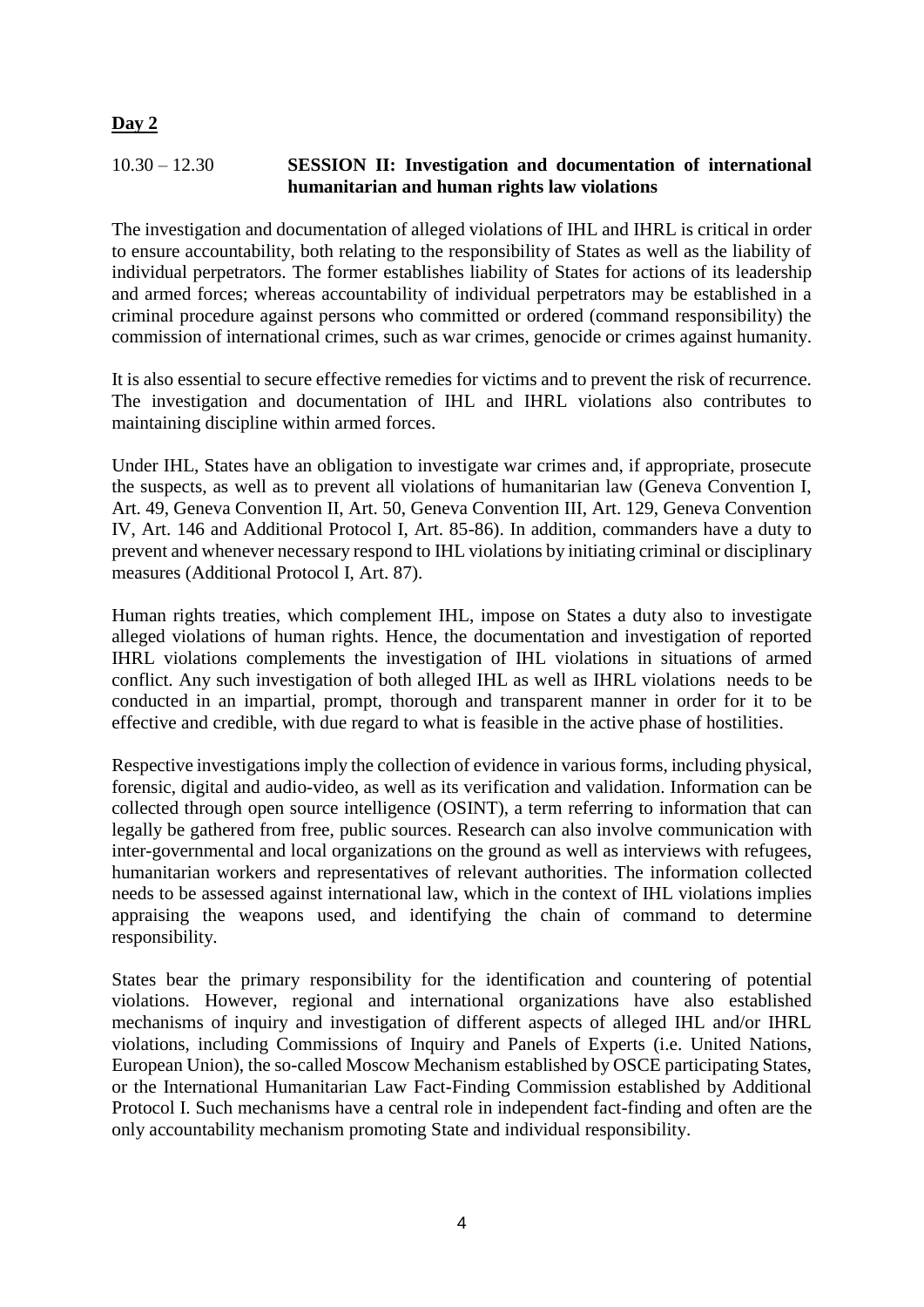The International Criminal Court is the first permanent international court established with jurisdiction to investigate and bring to justice individuals for IHL and IHRL violations that amount to genocide, crimes against humanity and war crimes whenever States are unable or unwilling to carry out the investigation or to prosecute (art. 17, Statute of the International Criminal Court).

This session will discuss how information on alleged IHL and human rights violations can be investigated and documented in the context of an international armed conflict, which tools and methodologies have been developed to this end and what challenges arise in the collection of information. It will also examine how such investigations contribute to accountability, including how collected evidence is used by national and international courts.

### **Questions for discussion:**

- What challenges arise in the course of the investigation and documentation of IHL and IHRL violations in situations of international armed conflict?
- What are lessons learned and good practices in the area of documentation and investigation of IHL and IHRL violations, both at the national and the international level?
- What role do national and international courts play in the accountability for violations of IHL and conflict-related human rights violations?

## 14.30 – 16.30 **SESSION III: Digital technologies that support human rights defenders**

The digital space is offering valuable opportunities for human rights defenders (HRDs) around the world, including in settings of armed conflict. HRDs increasingly rely on digital technologies to improve human rights fact-finding, to expose and document alleged violations of human rights and international humanitarian law. The use of open source intelligence tools and techniques enables them to gather information while working safely and remotely, to generate scale in reporting, and to accelerate fact-finding and verification of data through a variety of means such as geo-localisation, social media investigation, video and audio forensics etc.

Organisations who previously used paper-based documentation or database systems have now access to well-structured digital databases, enabling them to use information in a much more efficient way. Various open-sourced communities emerged in the past years, contributing to exchange knowledge among HRDs through the development of tools, including databases that enable the search for relevant legal sources, advice on the safe preservation and management of large amounts of information or ways to capture photos and videos that are easily verifiable and therefore can be used to investigate and prosecute international crimes.

At the same time, being exposed to the digital space, HRDs have become the target of new threats, including from State actors using surveillance software in order to identify and target them. HRDs are usually under-resourced and left alone to tackle and mitigate these risks and security problems, including internet disruption, hacking and account compromise, malware on devices, cyberbullying, and communication surveillance.

As HRDs are being targeted online across platforms and devices by both State- and non-State actors, ensuring their protection is a cross-sectorial effort. For example, one of the global IT